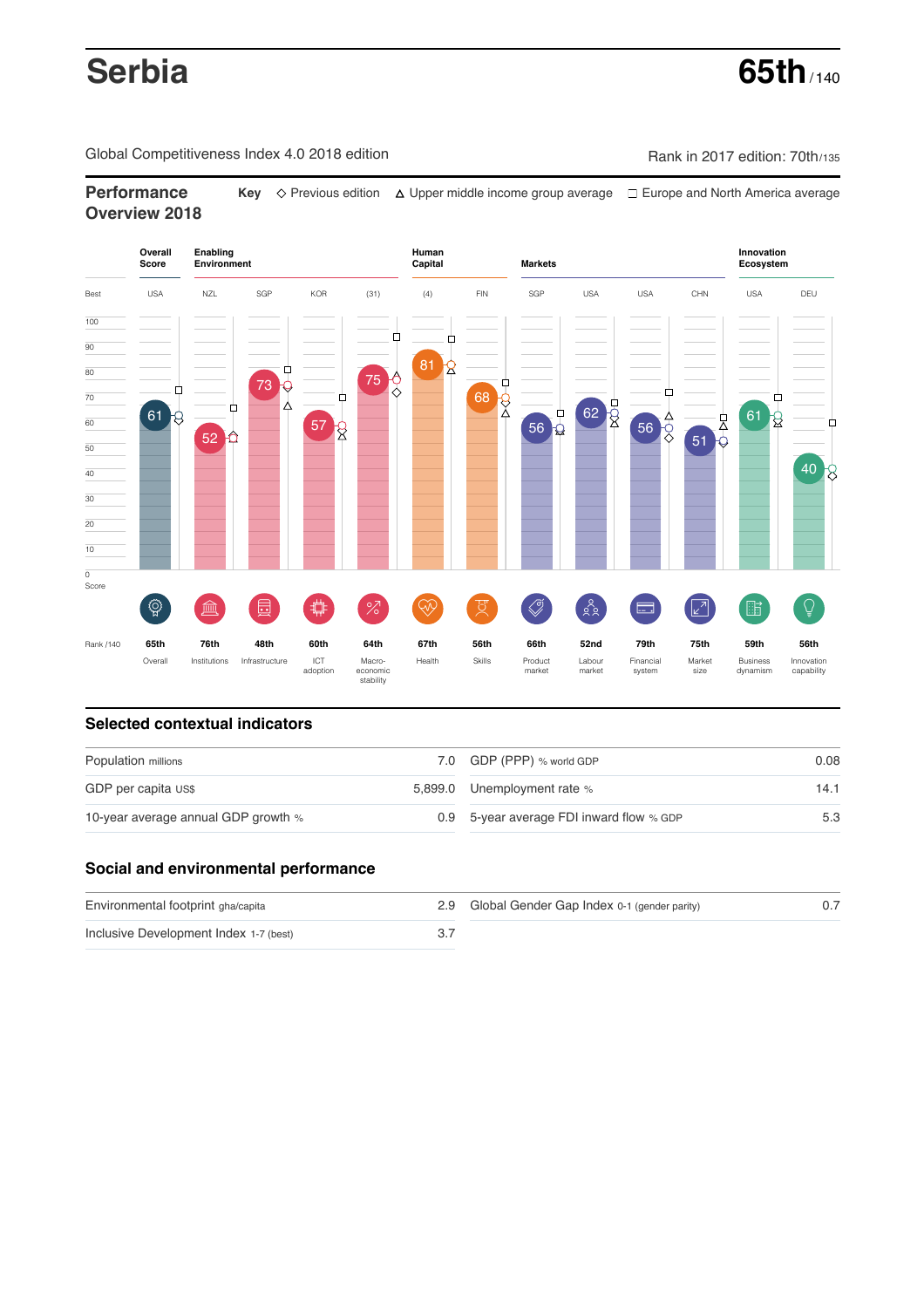### **Serbia 65th**/140

| <b>Index Component</b>                                                   | Value          | Score *                  | Rank/140 | <b>Best Performer</b>       |
|--------------------------------------------------------------------------|----------------|--------------------------|----------|-----------------------------|
| 皿<br>Pillar 1: Institutions 0-100 (best)                                 |                | 51.6 $\sqrt{ }$          | 76       | <b>New Zealand</b>          |
| 1.01 Organized crime 1-7 (best)                                          | 4.1            | 52.3 $\uparrow$          | 104      | Finland                     |
| 1.02 Homicide rate /100,000 pop.                                         | 1.4            | 97.0 $\sqrt{ }$          | 46       | Multiple (9)                |
| 1.03 Terrorism incidence 0 (very high) -100 (no incidence)               | 99.9           | 99.9 $\sqrt{ }$          | 55       | Multiple (24)               |
| 1.04 Reliability of police services 1-7 (best)                           | 4.1            | 51.8 $\uparrow$          | 89       | Finland                     |
| 1.05 Social capital 0-100 (high)                                         | n/a            | 45.6                     | n/a      | Australia                   |
| 1.06 Budget transparency 0-100 (best)                                    | 61.5           | $61.5 =$                 | 49       | Multiple (2)                |
| 1.07 Judicial independence 1-7 (best)                                    | 3.0            | 32.9 ↑                   | 107      | Finland                     |
| 1.08 Efficiency of legal framework in challenging regulations 1-7 (best) | 2.9            | 31.0 $\uparrow$          | 98       | Finland                     |
| 1.09 Freedom of the press 0-100 (worst)                                  | 29.6           | $70.4 \; \downarrow$     | 63       | Norway                      |
| 1.10 Burden of government regulation 1-7 (best)                          | 2.8            | $30.0 \text{ } \Upsilon$ | 113      | Singapore                   |
| 1.11 Efficiency of legal framework in settling disputes 1-7 (best)       | 2.9            | 32.5 $\uparrow$          | 108      | Singapore                   |
| 1.12 E-Participation Index 0-1 (best)                                    | 0.81           | 81.5 $\sqrt{ }$          | 47       | Multiple (3)                |
| 1.13 Future orientation of government 1-7 (best)                         | 3.5            | 42.5 ↑                   | 81       | Singapore                   |
| 1.14 Incidence of corruption 0-100 (best)                                | 41.0           | 41.0                     | 66       | New Zealand                 |
| 1.15 Property rights 1-7 (best)                                          | 3.7            | 44.5 ↑                   | 115      | Finland                     |
| 1.16 Intellectual property protection 1-7 (best)                         | 3.6            | 43.8 ↑                   | 100      | Finland                     |
| 1.17 Quality of land administration 0-30 (best)                          | 18.0           | 60.0 ↑                   | 52       | Singapore                   |
| 1.18 Strength of auditing and reporting standards 1-7 (best)             | 4.0            | 49.9 ↑                   | 108      | Finland                     |
| 1.19 Conflict of interest regulation 0-10 (best)                         | 5.0            | $50.0 =$                 | 95       | Multiple (2)                |
| 1.20 Shareholder governance 0-10 (best)                                  | 6.3            | $63.0 =$                 | 45       | Kazakhstan                  |
|                                                                          |                |                          |          |                             |
| 圓<br>Pillar 2: Infrastructure 0-100 (best)                               |                | 73.0 ↑                   | 48       | Singapore                   |
| 2.01 Road connectivity index 0-100 (best)                                | 76.1           | $76.1 =$                 | 43       | <b>United States</b>        |
| 2.02 Quality of roads 1-7 (best)                                         | 3.4            | 40.5 ↑                   | 95       | Singapore                   |
| 2.03 Railroad density km of roads/square km                              | 43.1           | $100.0 =$                | 19       | Multiple (20)               |
| 2.04 Efficiency of train services 1-7 (best)                             | 2.7            | 28.8 ↑                   | 87       | Switzerland                 |
| 2.05 Airport connectivity score                                          | 27,204.6       | 43.6 $\sqrt{ }$          | 76       | Multiple (8)                |
| 2.06 Efficiency of air transport services 1-7 (best)                     | 4.5            | 57.6 ↓                   | 72       | Singapore                   |
| 2.07 Liner Shipping Connectivity Index 0-157.1 (best)                    | n/a            | n/a                      | n/a      | Multiple (4)                |
| 2.08 Efficiency of seaport services 1-7 (best)                           | 3.2            | 37.3 $\uparrow$          | 98       | Singapore                   |
| 2.09 Electrification rate % pop.                                         | 100.0          | $100.0 =$                | 1        | Multiple (66)               |
| 2.10 Electric power transmission and distribution losses % output        | 13.8           | 89.8 ↑                   | 91       | Multiple (9)                |
| 2.11 Exposure to unsafe drinking water % pop.                            | 9.3            | $92.5 =$                 | 61       | Multiple (23)               |
| 2.12 Reliability of water supply 1-7 (best)                              | 5.2            | 70.2 ↑                   | 54       | Switzerland                 |
| ₽<br>Pillar 3: ICT adoption 0-100 (best)                                 |                | 56.9 ↑                   | 60       | Korea, Rep.                 |
| 3.01 Mobile-cellular telephone subscriptions /100 pop.                   | 124.1          | $100.0 =$                | 55       | Multiple (68)               |
| 3.02 Mobile-broadband subscriptions /100 pop.                            | 77.1           | n/a                      | 56       | <b>United Arab Emirates</b> |
| 3.03 Fixed-broadband Internet subscriptions /100 pop.                    | 21.2           | 42.4 ↑                   | 47       | Switzerland                 |
| 3.04 Fibre Internet subscriptions /100 pop.                              | 0.7            | n/a                      | 65       | Korea, Rep.                 |
| 3.05 Internet users % pop.                                               | 67.1           | 67.1 ↑                   | 57       | Iceland                     |
| <sup>%</sup> Pillar 4: Macroeconomic stability 0-100 (best)              | $\overline{a}$ | 75.0 ↑                   | 64       | Multiple (31)               |
| 4.01 Inflation annual % change                                           | 2.1            | $100.0 =$                | 1        | Multiple (74)               |
| 4.02 Debt dynamics 0-100 (best)                                          | 50.0           | 50.0 ↑                   | 64       | Multiple (36)               |
|                                                                          |                |                          |          |                             |
| ųÿ<br>Pillar 5: Health 0-100 (best)                                      |                | 81.5 $\uparrow$          | 67       | Multiple (4)                |
| 5.01 Healthy life expectancy years                                       | 66.1           | 81.5 个                   | 66       | Multiple (4)                |
| 성<br>Pillar 6: Skills 0-100 (best)                                       |                | 67.5 ↑                   | 56       | <b>Finland</b>              |
| 6.01 Mean years of schooling Years                                       | 11.0           | $73.4 =$                 | 39       | Finland                     |
| 6.02 Extent of staff training 1-7 (best)                                 | 3.7            | 44.2 ተ                   | 92       | Switzerland                 |
| 6.03 Quality of vocational training 1-7 (best)                           | 3.9            | 48.3 ↑                   | 81       | Switzerland                 |
| 6.04 Skillset of graduates 1-7 (best)                                    | 4.2            | 53.9 个                   | 54       | Switzerland                 |
| 6.05 Digital skills among population 1-7 (best)                          | 4.2            | 52.7 $\sqrt{ }$          | 73       | Sweden                      |
| 6.06 Ease of finding skilled employees 1-7 (best)                        | 4.1            | $51.7$ 1                 | 70       | <b>United States</b>        |
| 6.07 School life expectancy Years                                        | 14.6           | $81.3$ ↑                 | 61       | Multiple (9)                |
| 6.08 Critical thinking in teaching 1-7 (best)                            | 3.5            | 41.8 ↑                   | 64       | <b>United States</b>        |
| 6.09 Pupil-to-teacher ratio in primary education Ratio                   | 14.5           | 88.7 ↑                   | 45       | Multiple (6)                |